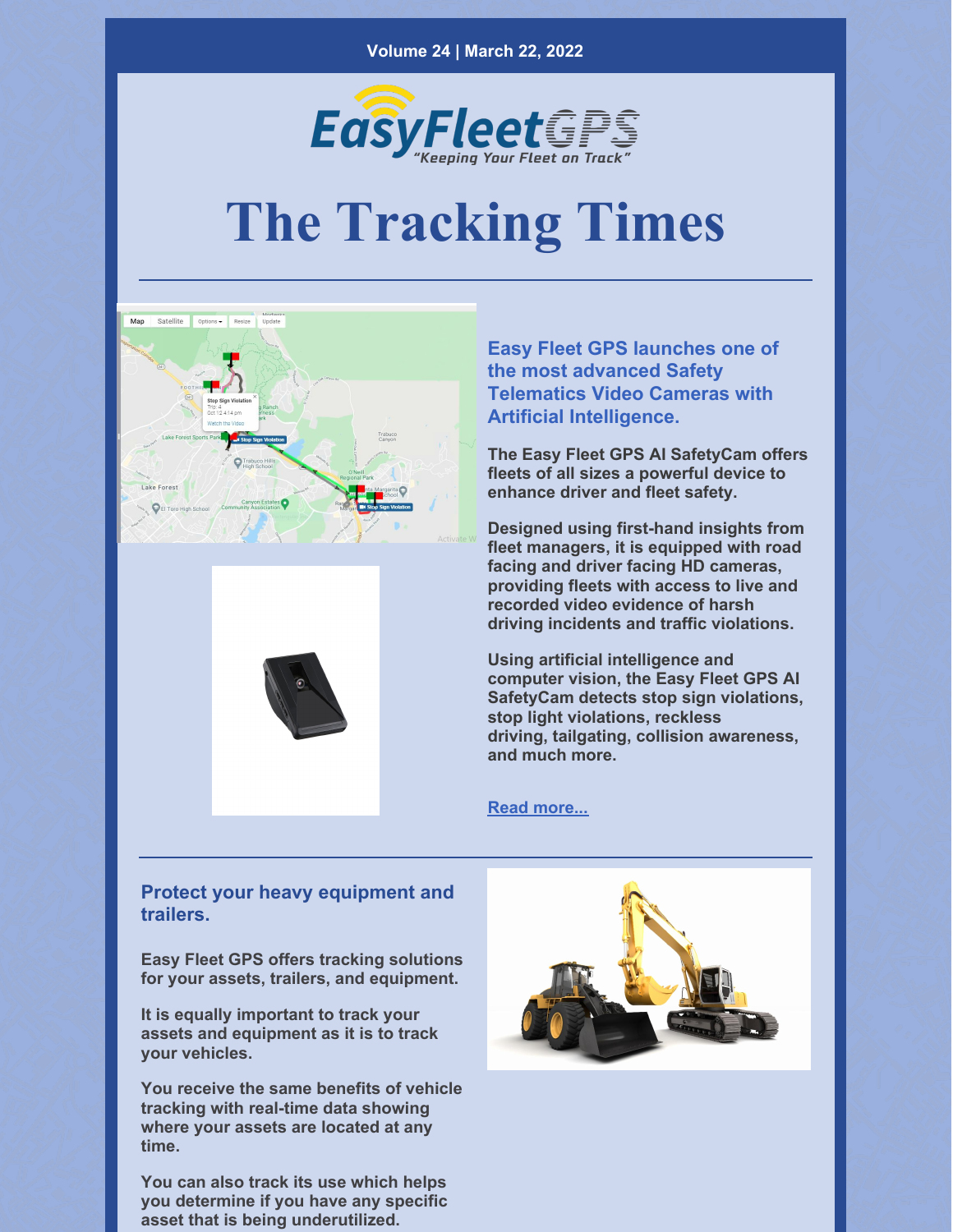**Read [more...](https://easyfleetgps.com/asset-management-solution/)**



**Easy Fleet GPS is proud to enter its third season as a corporate sponsor of the defending USL Champions, Orange County Soccer Club.**

**The Orange County Soccer Club is Orange County's professional soccer team. Easy Fleet is excited and proud to enter our third season as a corporate sponsor!**

**Orange County Soccer Club won the USL Championship last season with a fantastic 3-0 win over the Tampa Bay Rowdies.**

**Home matches are played at the Championship Stadium located at The Great Park in Irvine, CA.**

**Easy Fleet GPS sponsors the Keys to the Match and Yellow Cards.**



**Easy Fleet GPS is proud of its partnership with Wood Gutman & Bogart.**

**Are you looking for commercial business insurance?**

**Do you know the name of your current insurance agent?**

**Easy Fleet GPS has enjoyed a threeplus-year partnership with Lori Fitzpatrick and the team at Wood Gutman & Bogart.**

**If you would like to take advantage of a complimentary review of your insurance policy, please contact Lori Fitzpatrick at 714 362 1279.**

### **WOOD GUTMANN & BOGART**

**Insurance Brokers** 

**Read [more...](https://easyfleetgps.com/partners/)**